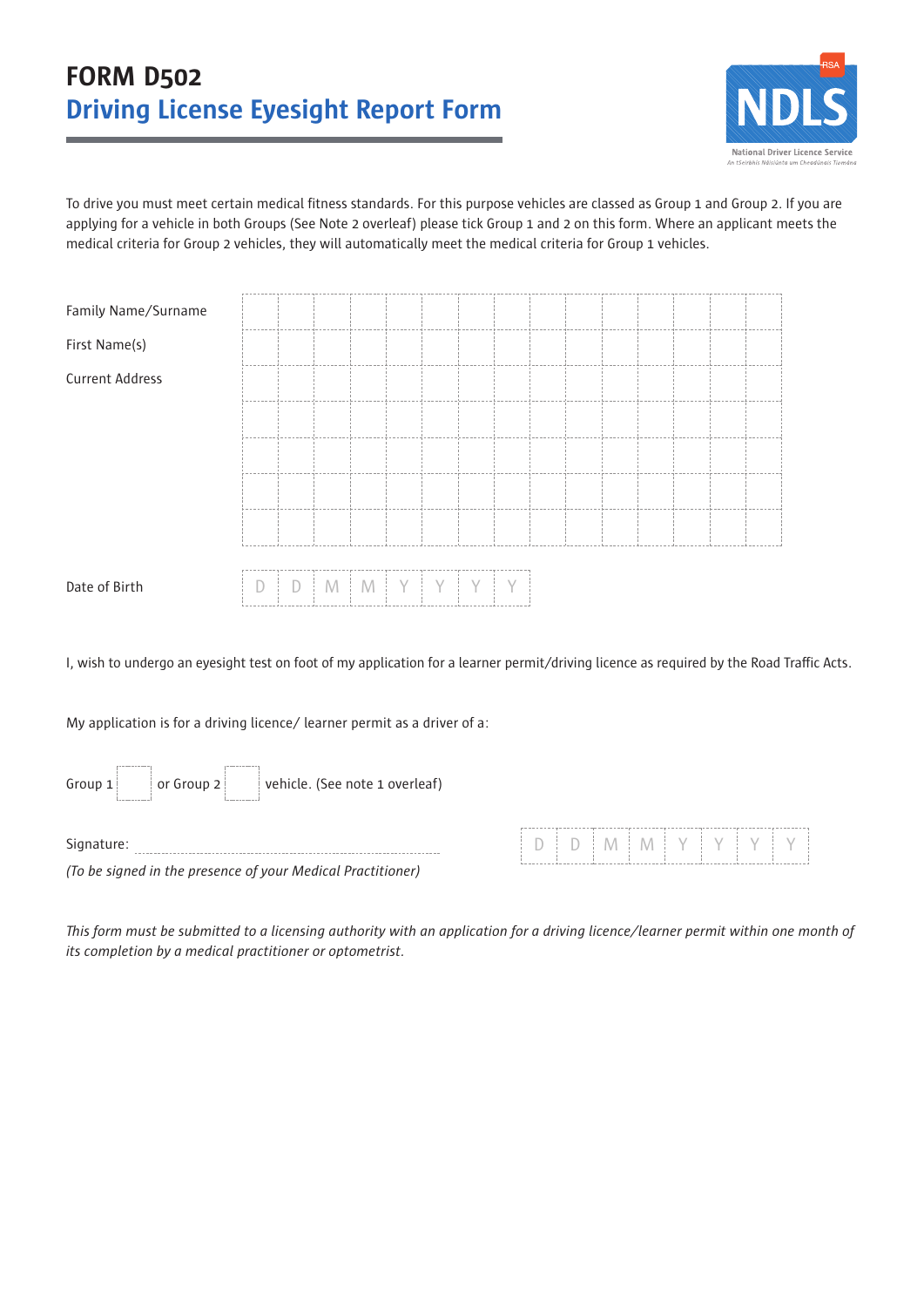# **FORM D502 Driving License Eyesight Report Form**



#### To be completed by a medical doctor or optometrist whose name is in the General Register of Medical Practitioners or in the **Register of Optometrists in Ireland.**

I, the undersigned registered medical practitioner/registered optometrist (delete as appropriate), report that:

- The applicant has signed the declaration in my presence
- I have examined the eyesight of the applicant by reference to the prescribed standard and in my opinion, the applicant **(Please tick the appropriate box(es) below)**

Meets the prescribed standard set out for vehicles in the Driver Fitness Medical Guidelines **Group 1 \*Group 2** (See notes 3 and 4 overleaf) **\*(Place 'X' in Group 2 box if NOT applicable)**

Needs to wear corrective lenses to meet the standard set out below.

Should be considered for limited duration of:

| Group 1 Vehicles and Licence Category | has a more as a more and             | 1 year | he was not too and you want that you want | 3 years |                                                 | 10 years                                                      |
|---------------------------------------|--------------------------------------|--------|-------------------------------------------|---------|-------------------------------------------------|---------------------------------------------------------------|
| Group 2 Vehicles and Licence Category | him as a more to come to the company | 1 year | .                                         | 3 years | for any state and state and state and state and | 5 years<br>(Maximum duration of a licence for group 2 driver) |

Fails to meet the standard set out below (Please see Notes 3 and 4 overleaf)

My opinion as to the applicant's eyesight is that the applicant is fit to drive vehicles of the Group indicated from any date up to *four calendar months from todays date.*

*Signature: Date of Examination* D | D | M | M | Y | Y | Y | Y

### **Stamp of Medical Practitioner or Ophthalmic Optician whose name is on the register in Ireland**

### **Medical Practitioner's Telephone Number**



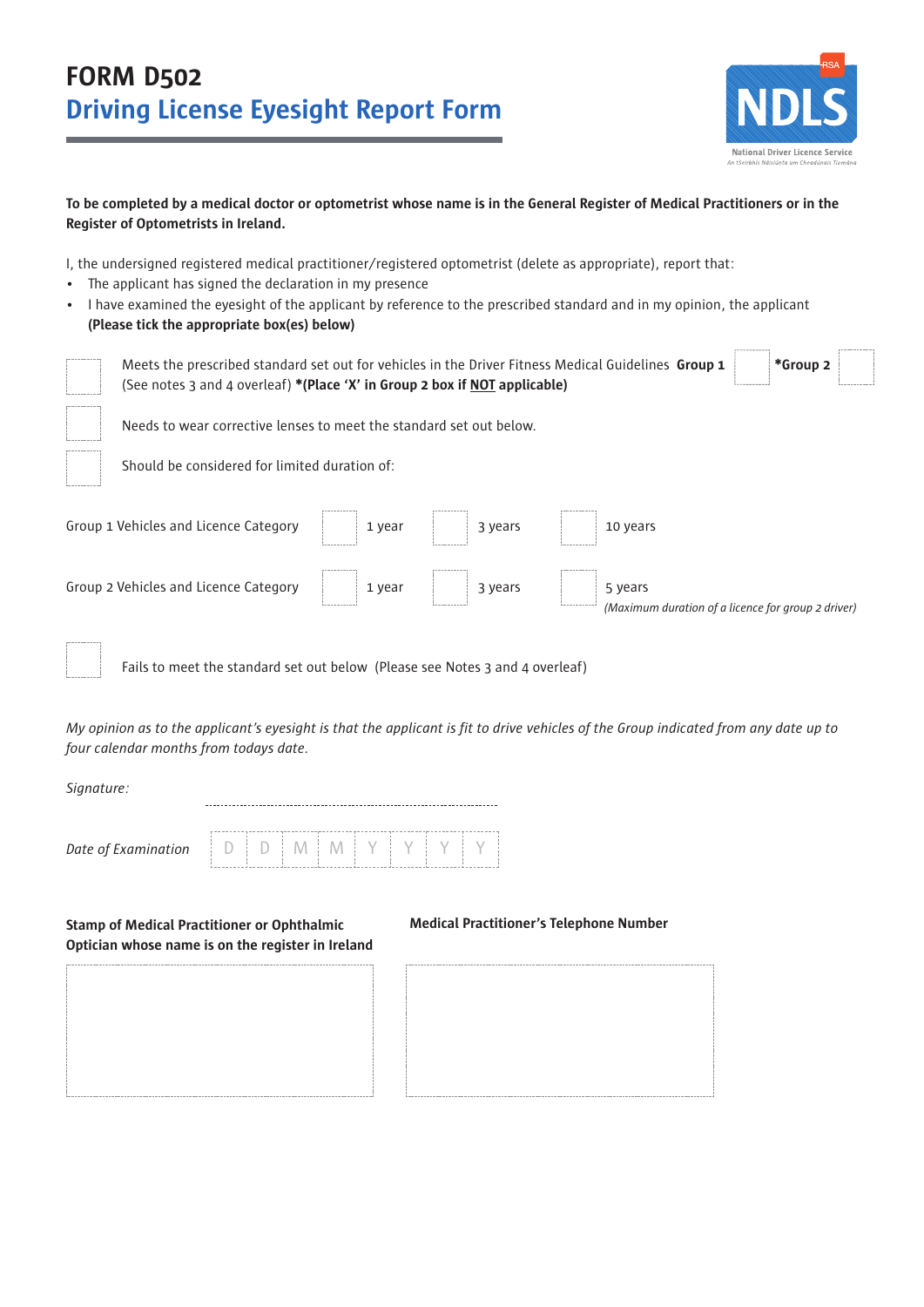

#### **Explanatory Notes**

**1.** For medical fitness standards vehicles are classed as being in Group 1 or Group 2. The Table below describes which vehicles are in Group 1 and in Group 2. Further information on each licence category can be found on the licence application form.

Where there is reason to doubt that the applicant's vision is adequate, he/she shall be examined by a specialist (an ophthalmologist or orthoptist other medical practitioner with a special interest in defects of eyesight or optometrist).

| <b>Group 1 Vehicles and Licence Category</b> | <b>Group 2 Vehicles and Licence Category</b>               |
|----------------------------------------------|------------------------------------------------------------|
| AM あた                                        | c                                                          |
| A                                            | $\mathsf{C} \mathbf{1}$                                    |
| A1 $\overrightarrow{\sigma}$                 | $\frac{1}{\infty}$ $\frac{1}{\infty}$<br>$\mathsf{CE}$     |
| $A2 \quad \overline{CD}$                     | C1E<br>$\overline{\phantom{a}}$ . $\overline{\phantom{a}}$ |
| B                                            | D                                                          |
| Ierri<br>BE                                  | D1                                                         |
| W                                            | DE                                                         |
|                                              | D1E                                                        |

**2.** The following is general guidance for the medical or optical professional carrying out the eyesight test. This advice will be superseded by guidance set out in the *Sláinte agus Tiomáint* document which represents the most up to date information on medical fitness standards for drivers in Ireland. All applicants for a driving licence shall undergo a visual acuity and confrontational field test to ensure that they have adequate eyesight for driving power-driven vehicles.

At this examination attention shall be paid, in particular, to the following: visual acuity, field of vision, twilight vision, glare and contrast sensitivity, diplopia and other visual functions that can compromise safe driving.

#### **3. Group 1 Vehicles – Guidance for Medical Professionals the following applies:**

**A.** licensing may be considered in exceptional cases where the visual field standard or visual acuity standard cannot be met; in such cases the driver should undergo examination by a competent medical authority to demonstrate that there is no other impairment of visual function, including glare, contrast sensitivity and twilight vision. The applicant should also be subject to a positive practical test.

**B.** The person shall have a binocular visual acuity, with corrective lenses if necessary, of at least 0,5 (6/12) when using both eyes together. The horizontal visual field should be at least 120 degrees, the extension should be at least 50 degrees left and right and 20 degrees up and down. No defects should be present within a radius of the central 20 degrees.

**C.** When a progressive eye disease is detected or declared, driving licences may be issued or renewed subject to the applicant undergoing regular examination by a competent medical authority.

**D.** A person who has total functional loss of vision in one eye or who uses only one eye must have a visual acuity of at least 0,5 (6/12), with corrective lenses if necessary. The eyesight examining doctor or optometrist must certify that this condition of monocular vision has existed for a sufficiently long time to allow adaptation and that the field of vision in this eye meets the requirement laid down in paragraph (B).